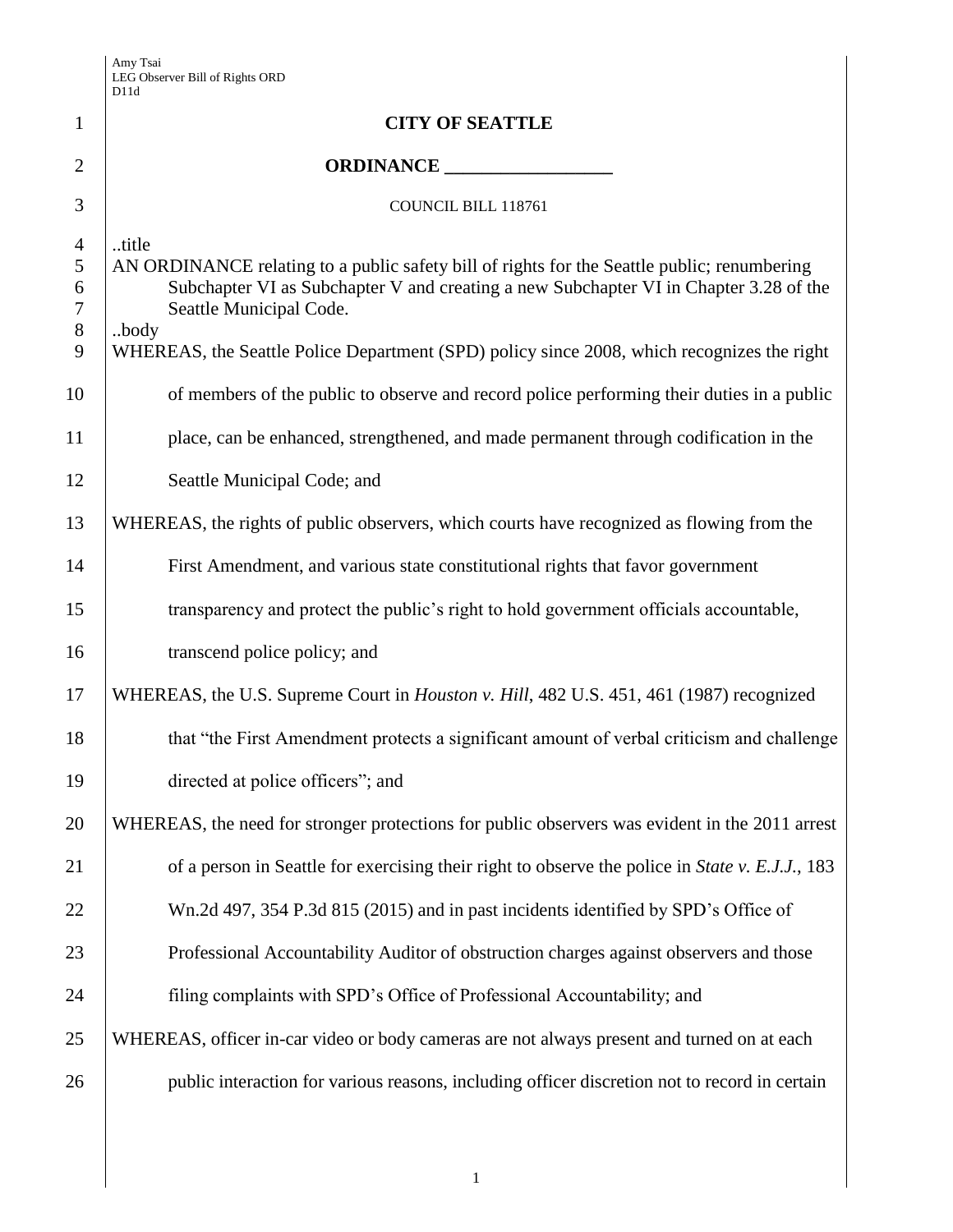Amy Tsai LEG Observer Bill of Rights ORD D11d

| $\mathbf{1}$   | sensitive situations and Department policy based on City law not to record in most           |  |  |
|----------------|----------------------------------------------------------------------------------------------|--|--|
| $\overline{2}$ | instances where individuals are exercising rights of free speech, assembly and worship,      |  |  |
| 3              | and the recordings by members of the public provide a unique perspective that captures       |  |  |
| $\overline{4}$ | additional details of an event, making recordings by the public potentially of great value;  |  |  |
| 5              | and                                                                                          |  |  |
| 6              | WHEREAS, the value of video and audio recordings by the public is keenly evident from the    |  |  |
| 7              | recordings in 2016 of the deaths of Philando Castile in Minnesota; Alton Sterling in         |  |  |
| 8              | Baton Rouge, Louisiana; and law enforcement officers in Dallas and Baton Rouge; and          |  |  |
| 9              | WHEREAS, other states such as California, Colorado, and Oregon have passed legislation       |  |  |
| 10             | protecting the right of members of the public to observe and record police activity; NOW,    |  |  |
| 11             | THEREFORE,                                                                                   |  |  |
| 12             | BE IT ORDAINED BY THE CITY OF SEATTLE AS FOLLOWS:                                            |  |  |
| 13             | Section 1. Subchapter VI of Chapter 3.28 of the Seattle Municipal Code, which includes       |  |  |
| 14             | Sections 3.28.500, 3.28.510, 3.28.520, 3.28.530, and 3.28.540, is renumbered Subchapter V as |  |  |
| 15             | follows:                                                                                     |  |  |
| 16             | Subchapter $((\sqrt{4}))$ V Reserve Police Officers                                          |  |  |
| 17             | Section 2. A new Subchapter VI is added to Chapter 3.28 of the Seattle Municipal Code        |  |  |
| 18             | as follows:                                                                                  |  |  |
| 19             | <b>Subchapter VI Public Observers' Bill of Rights</b>                                        |  |  |
| 20             | 3.28.600 Purpose                                                                             |  |  |
| 21             | This Subchapter VI codifies the right of members of the public to hold police accountable    |  |  |
| 22             | through observation and express themselves without fear of retaliation, within the bounds    |  |  |
|                |                                                                                              |  |  |
|                |                                                                                              |  |  |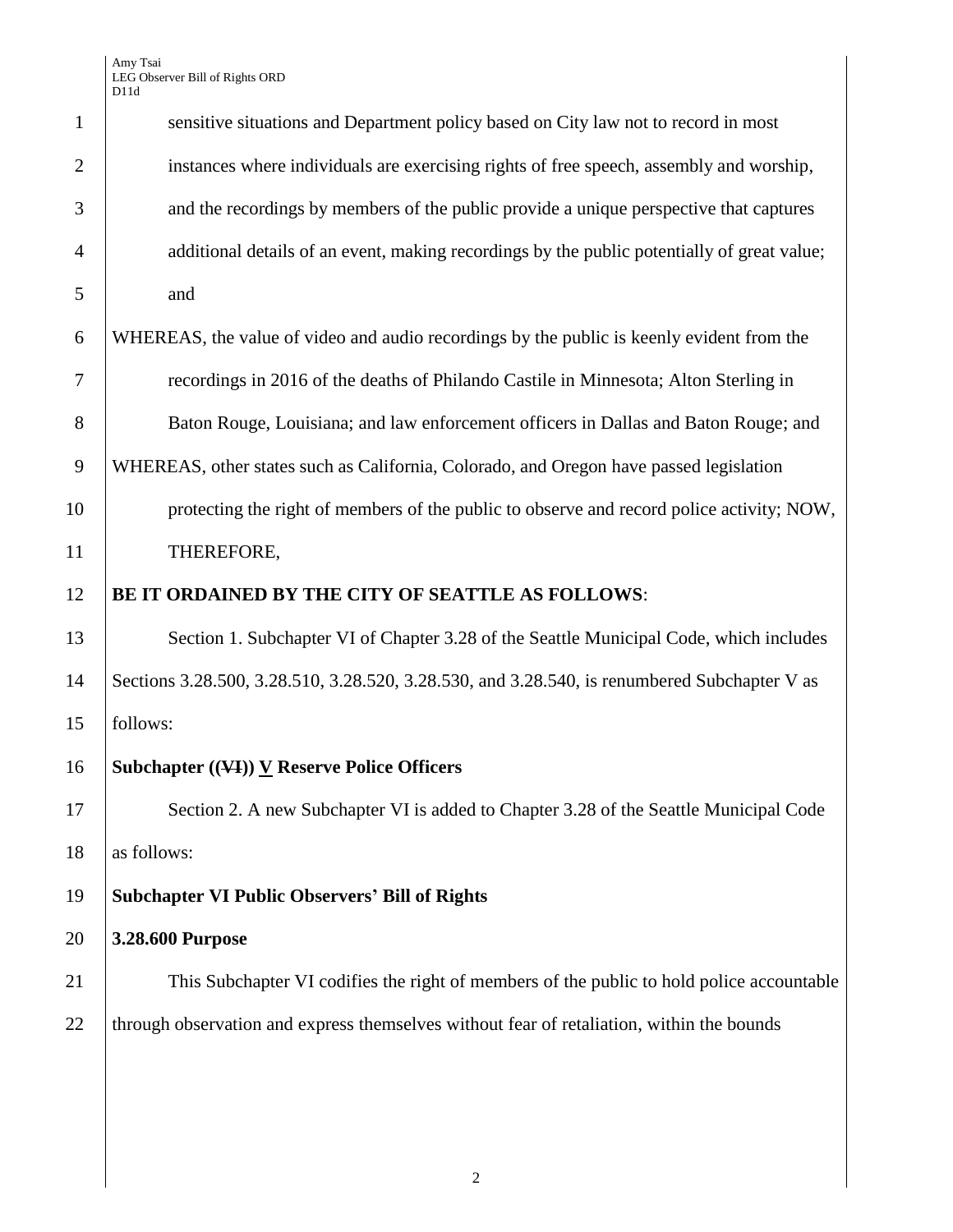$\overline{A}$  Tsair LEG Observer Bill of Rights ORD

|                | Amy Isai<br>LEG Observer Bill of Rights ORD<br>D11d                                                     |  |
|----------------|---------------------------------------------------------------------------------------------------------|--|
| $\mathbf{1}$   | permitted by law. Officers should assume that the general public is observing and possibly              |  |
| $\overline{2}$ | recording their activities at all times, and respect the public's constitutional rights in that regard. |  |
| 3              | 3.28.610 Public observation, recording, or expression in the vicinity of police actions                 |  |
| $\overline{4}$ | A. A person not involved in an incident may remain in the vicinity of any stop, detention,              |  |
| 5              | or arrest occurring in a public place, and observe or record activity and express themselves,           |  |
| 6              | including making comments critical of an officer's actions, so long as the person's conduct and         |  |
| $\tau$         | presence are otherwise lawful. The person's conduct and presence must not: hinder, delay, or            |  |
| $8\,$          | compromise legitimate police actions or rescue efforts; threaten the safety of the officers or          |  |
| 9              | members of the public; or attempt to incite others to violence. These conditions on the conduct         |  |
| 10             | do not prohibit conduct that creates a slight inconvenience for an officer, such as minor delay         |  |
| 11             | caused by escorting the person to a nearby location. person's                                           |  |
| 12             | B. No employee of the Seattle Police Department nor an agent thereof shall prevent a                    |  |
| 13             | person from engaging in an action or actions protected by this Section 3.28.610.                        |  |
| 14             | C. No employee of the Seattle Police Department nor an agent thereof shall use physical                 |  |
| 15             | force for the purpose of punishing or retaliating against a person engaging in an action or actions     |  |
| 16             | protected by this Section 3.28.610.                                                                     |  |
| 17             | D. When an officer is using less-lethal tools in the presence of persons observing or                   |  |
| 18             | recording police activity, the officer shall seek to minimize harm to non-targeted persons.             |  |
| 19             | 3.28.620 Notification to OPA                                                                            |  |
| 20             | If a person files a claim under Chapter 5.24 relating to any conduct set forth in Section               |  |
| 21             | 3.28.610, the Department of Finance and Administrative Services shall, within 14 days of its            |  |
| 22             | receipt of the claim, provide an electronic copy of the claim to the Director of the Office of          |  |
| 23             | Professional Accountability, or its successor entity, and to the Chief of Police.                       |  |
|                |                                                                                                         |  |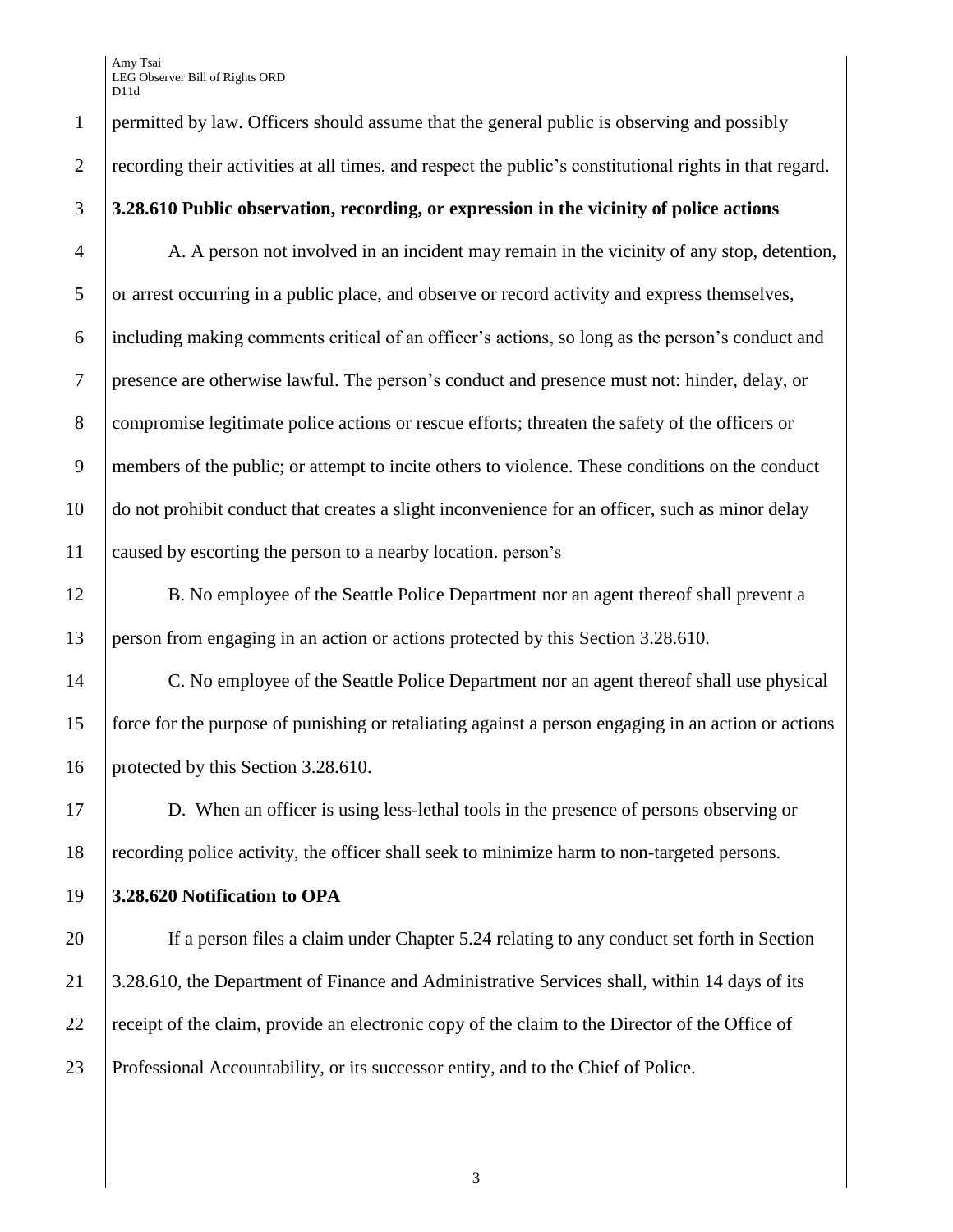1 Section 3. Nothing in this ordinance is intended to create a basis for any private cause 2 of action beyond legal remedies already available.

3 Section 4. The provisions of this ordinance are declared to be separate and severable. 4 The invalidity of any clause, sentence, paragraph, subdivision, section, or portion of this 5 ordinance, or the invalidity of its application to any person or circumstance, does not affect the 6 validity of the remainder of this ordinance, or the validity of its application to other persons or 7 circumstances.